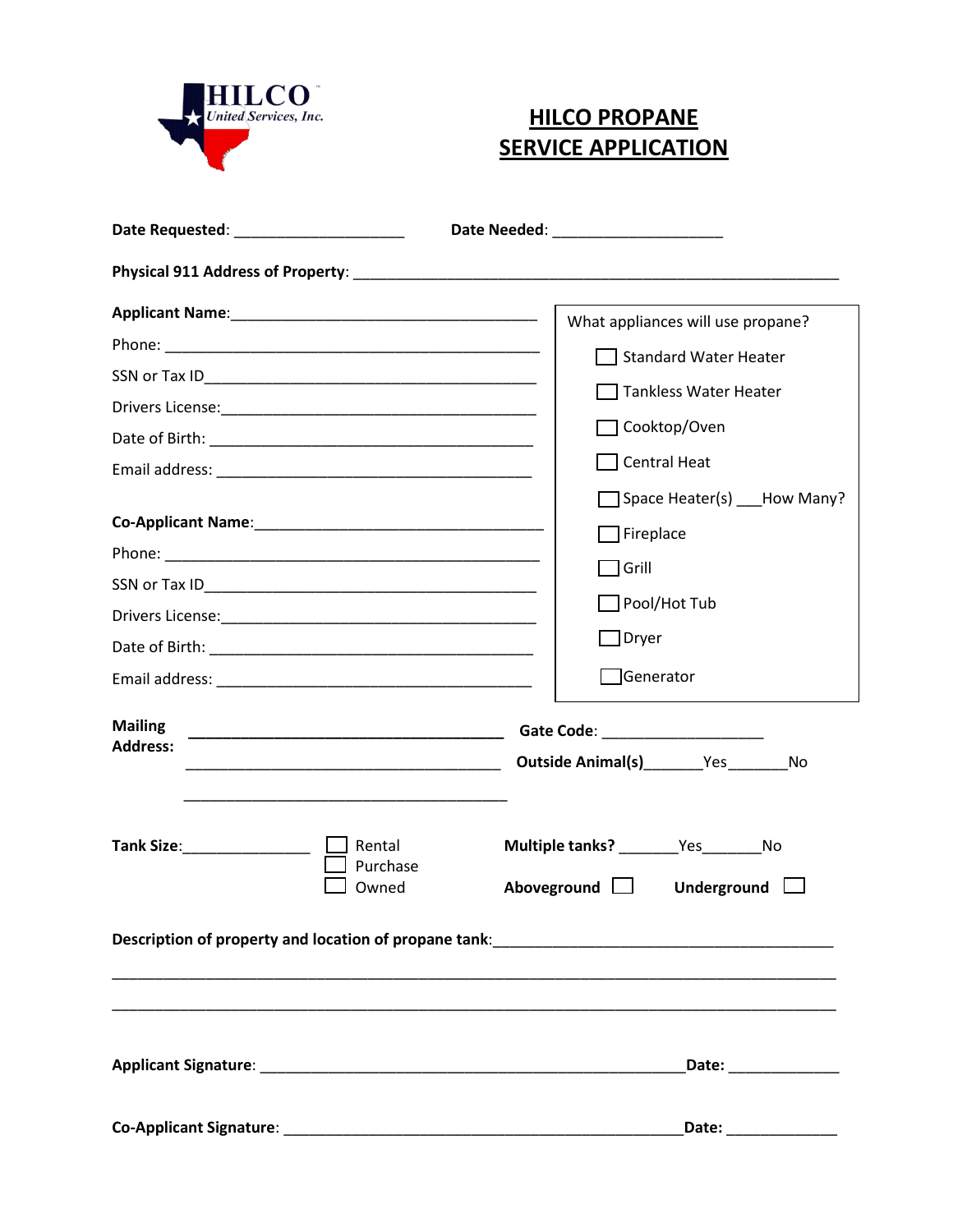## **HILCO PROPANE SITE REQUIREMENT FORM**

| <b>LOCATION INFORMATION</b>                                                                                                                                       |
|-------------------------------------------------------------------------------------------------------------------------------------------------------------------|
|                                                                                                                                                                   |
| Is the structure already plumbed for propane ______ Yes ______ No                                                                                                 |
| Size of stub out on the exterior wall for us to connect to? ____________                                                                                          |
| Have all underground utilities been located and marked? _____ Yes _____ No                                                                                        |
| Is the site clear of any obstructions? ______ Yes ______ No                                                                                                       |
|                                                                                                                                                                   |
|                                                                                                                                                                   |
|                                                                                                                                                                   |
| If this is for an underground tank installation, will HILCO be digging the hole for the tank, or will that be<br>* If we do not dig the hole, we do not cover it. |
| *If removed soil is not conducive for covering tank, sand will need to be provided by consumer.                                                                   |
| Is property within City limits ______ Yes ______ No<br>Has owner or contractor submitted a request for Permit from the city? _____ Yes _____ No                   |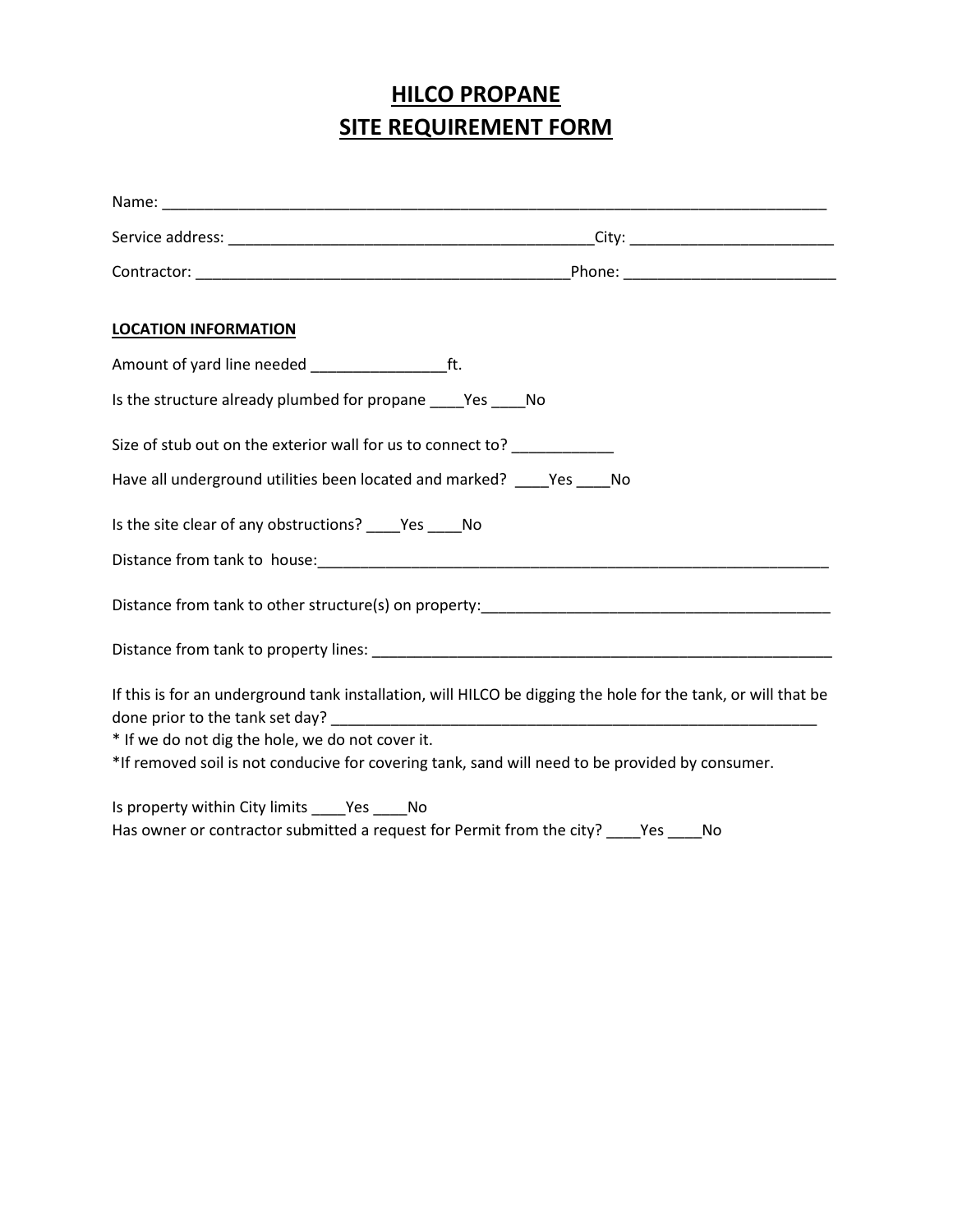## **HILCO PROPANE PERMISSION AND WAIVER OF LIABILITY**

"Owner": means that the same state of the state of the state of the undersigned property owner, officer of corporate property owner, official representative or office of civic or church group, or individual, whom has authority to grant permission and release liability regarding the property, including owner's family, employees, agents, invitees, tenant's, personal representatives, or assigns. "Property": means that the property located in \_\_\_\_\_\_\_\_\_\_\_\_\_\_\_\_\_ County, Texas, located at the address of \_\_\_\_\_\_\_\_\_\_\_\_\_\_\_\_\_\_\_\_\_\_\_\_\_\_\_\_\_\_\_\_\_\_\_\_\_\_\_\_\_\_\_\_\_\_\_\_\_\_\_\_\_\_\_\_\_\_\_\_\_\_\_\_\_\_\_.

(Described in acres, address, or location)

"Work": means to install and/or maintain propane services to the property or adjoining property. The employees of HILCO Propane, including its contractors, must enter the property owned, or in possession of, the owner to do the following work with the following circumstances:

\*HILCO Propane will not be held liable for any damage to the property.

\*HILCO Propane will not be responsible to replace or repair any issues that are a result of the work. Examples being, but not limited to, the repair of driveways, dirt work, removal of debris, repairing of ruts, replacement of grass, sod and/or vegetation, etc.

\*All underground facilities will need to be exposed or located, prior to construction, where the propane work intersects them. Underground facilities include, but are not limited to, water lines, owner's electrical lines, sewer and lateral lines, septic tanks, water sprinkler lines, etc.

- Any underground facilities not exposed or located by the owner, could be damaged.
- \* If the owner cannot expose or locate the underground facilities on the property, then the owner here by gives HILCO Propane, by signing below, permission to proceed by potentially damaging these facilities under these circumstances with the express understanding that any damage done to the property will be repaired at the owner's expense.

\*Prior to work, the path of the propane installation must be clear of any obstructions.

\*All work schedules are dependent upon weather and ground condition.

"Owner" and HILCO Propane agree as follows regarding the property stated in the form above.

Owner states that:

1. The property is owned, or in the possession and control of the owner, who has the authority to make this agreement:

2. Owner has the authority to grant HILCO Propane and here grants HILCO Propane permission to enter, or cross the property and perform the scope of work, and

3. Owner waives any right to any cause of action against HILCO Propane for direct or consequential damages to owner or owner's property that might occur during the work.

\_\_\_\_\_\_\_\_\_\_\_\_\_\_\_\_\_\_\_\_\_\_\_\_\_\_\_\_\_\_\_\_\_\_\_\_\_\_\_\_ \_\_\_\_\_\_\_\_\_\_\_\_\_\_\_\_\_\_\_\_\_\_\_\_\_\_\_\_\_\_\_\_

(Signature of property owner) (Date)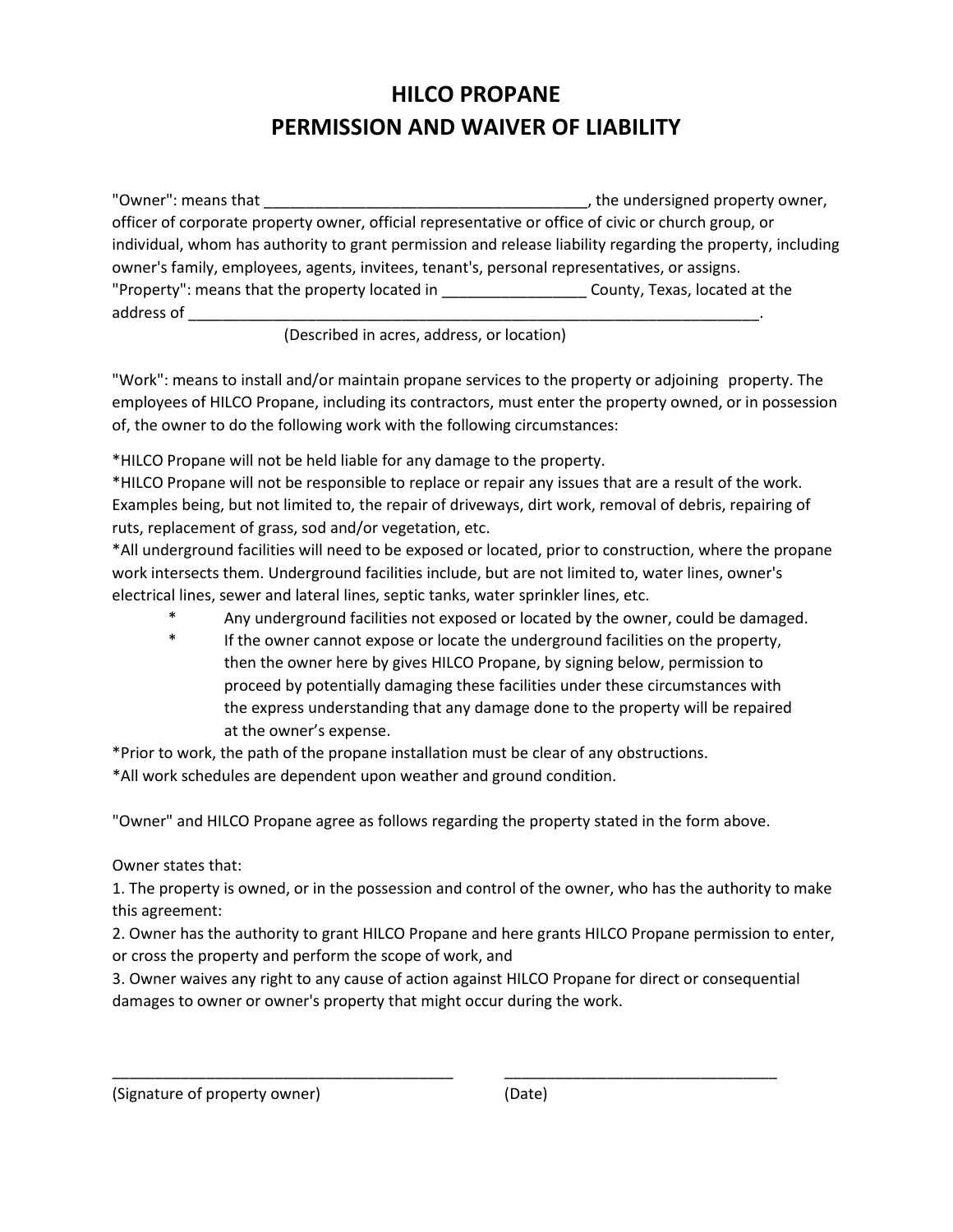

# **HILCO PROPANE TANK SET SPECS**

**Version 2022.1**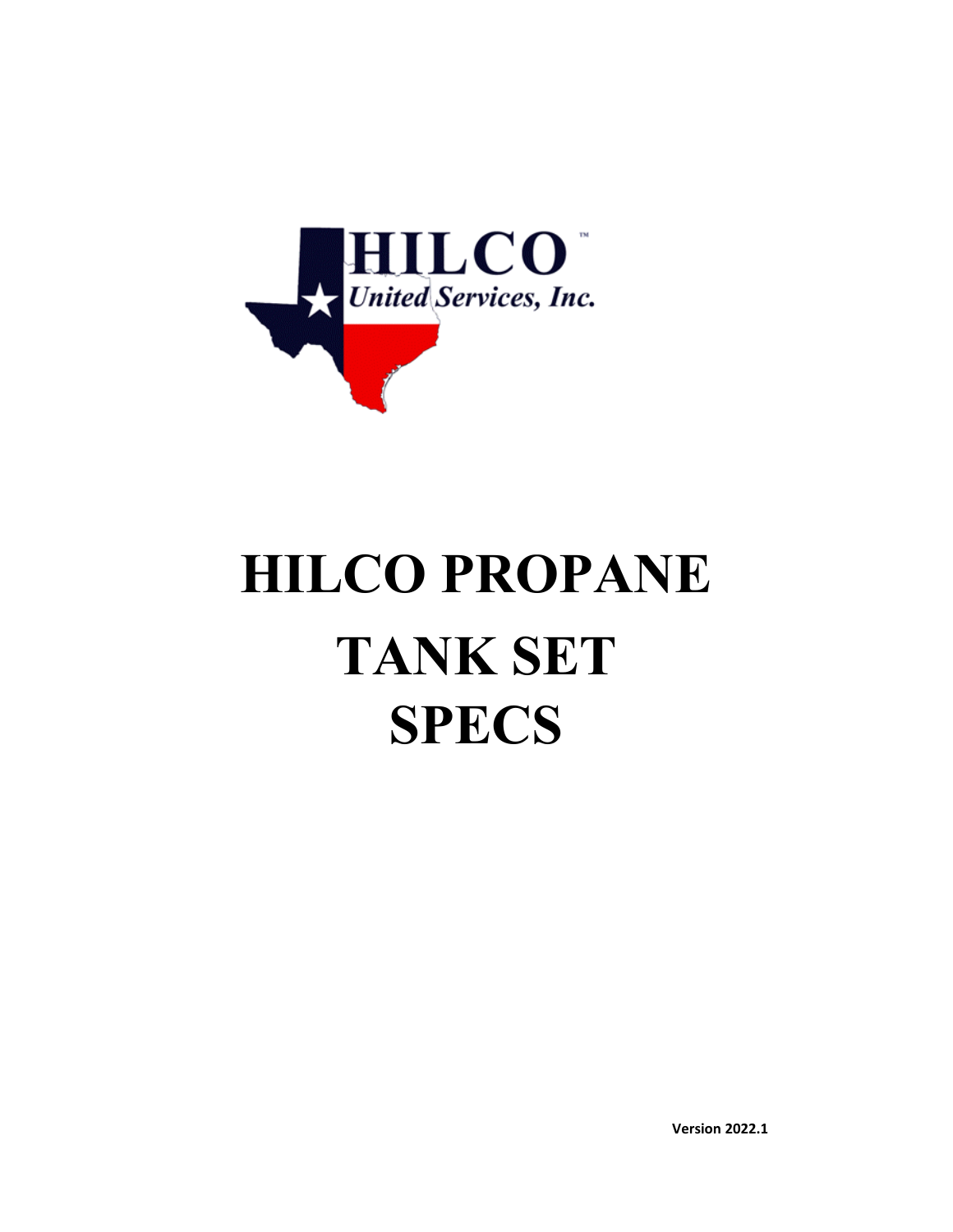### **HILCO Propane**

### **Tank set and Hook Up Specifications**

The following tank set information is intended for residential and small non-residential services. Please contact HILCO Propane for any adjustments and additional requirements.

.

LP-gas shall not be introduced into a container unless the container is equipped with an original nameplate permanently attached to the container.

Consumers shall be responsible for the installation of any interior propane plumbing. HILCO Propane will connect the yard line to the consumer provided stub-out on the exterior of the structure and conduct a pressure test once hook up/installation is completed.

Authorized contractor or homeowner must be present for final sign-off and gas check. If you are unsure of how to read your gauge, this is also a great time for your propane supplier to answer any questions you may have about your tank.

- Tanks must be a minimum of 10 ft away from any enclosed structure for all tanks up to 500-gallon capacity and 25 ft. away for tanks of more than 500-gallon. The only exception to this is the 120-gallon vertical tank which must be 3 ft. away.
- Tanks may not be covered by awnings, patio overhangs, or porches. Structures such as fire walls, fences, earth or concrete barriers, and other similar structures shall be permitted in accordance with all the following:
	- 1. Clearance shall be provided around the container for inspection and maintenance.
	- 2. The structure shall be open on at least one side that includes the longest dimension of the container.
	- 3. The top of the container shall be capable of being wetted by an emergency response hose stream.
- Stub-outs must be 3ft. from opening below vent outlets and 5 ft. from any source of ignition.
- Sprinkler systems must also be installed with enough distance from the tank as not to deteriorate the container.